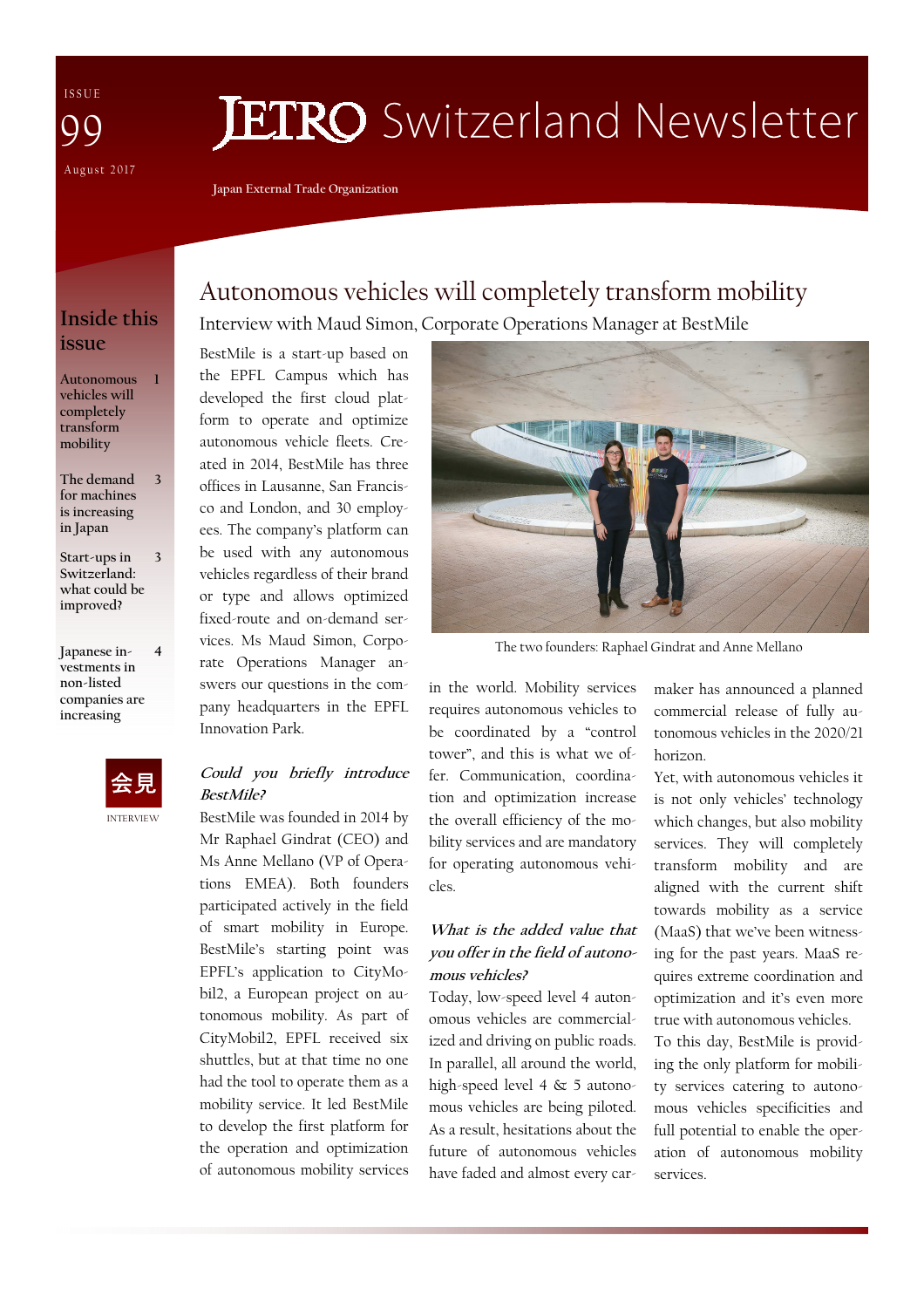# "Human Rights are privileges that we have to use"

**Are you working more with car manufacturers or mobility providers?** 

Both, but for different reasons. On the one hand, our customers are

mobility providers. We offer them the tool to efficiently operated autonomous mobility services.

On the other hand, we work in closely with vehicle manufacturers to ensure our technologies are compatible. There is no set standard today, meaning everyone is using their own data format and communication protocols. Currently, many manufacturers are also starting to offer mobility services. In this case, they are both potential partners and clients for us.

#### **How many vehicles are currently running your product?**

Since we started in 2014, our technology enabled the operation of 13 autonomous vehicles' fleets. Currently, we have 6 fleets using our platform with 2 to 6 vehicles per fleet. Two other projects are on the way in Switzerland and some others abroad so we should very shortly double those figures.

#### **How is the project in Sion doing (PostAuto has been running two autonomous shuttles in the city over the past year using Best-Mile's platform)?**

The project is doing very well. The reactions of the public are positive and we have collected a lot of data. People are coming from all around the world to test the shuttles. Running autonomous vehicles in a public space is very challenging but

also very instructive. In Sion, the Postal shuttles are transporting people partly in a pedestrian area, which is surprisingly challenging due to the unpredictable behaviour of pedestrians. The next step of the deployment could be to extend the range of the shuttles and we might add an on-demand service.

#### **Most of the existing autonomous cars still require the presence of a human. Are you not too much in advance regarding the industry?**

Mobility services need to be coordinated and optimized even with drivers and it is even more true with autonomous vehicles. As always with innovation, market explosion can take a couple of years. It is important for BestMile to be on the market today to work closely both with mobility providers and vehicles manufacturers deploying the first autonomous mobility services in order to build the best product possible.

#### **On which markets are you focusing the most? Have you any projects in Japan?**

BestMile targets a global market. Currently, we have more project in Europe, mainly in Switzerland, France and Germany, but also in the US. We are in discussion for projects in Asia and one particularly in Japan. You will certainly hear about it soon.

#### **What are the next steps for Best-Mile?**

We are currently in the process of raising funds as our next step is to scale up. We are going to increase our presence in the US through our office in Silicon Valley. However, our headquarters and the research and development team will remain here in Lausanne. For autonomous mobility, Silicon Valley is the place to be, but Switzerland is where we come from.

We are also considering opening an office in Asia.



One of the two shuttles in Sion Copyright Swiss Post

INTERVIEW

会見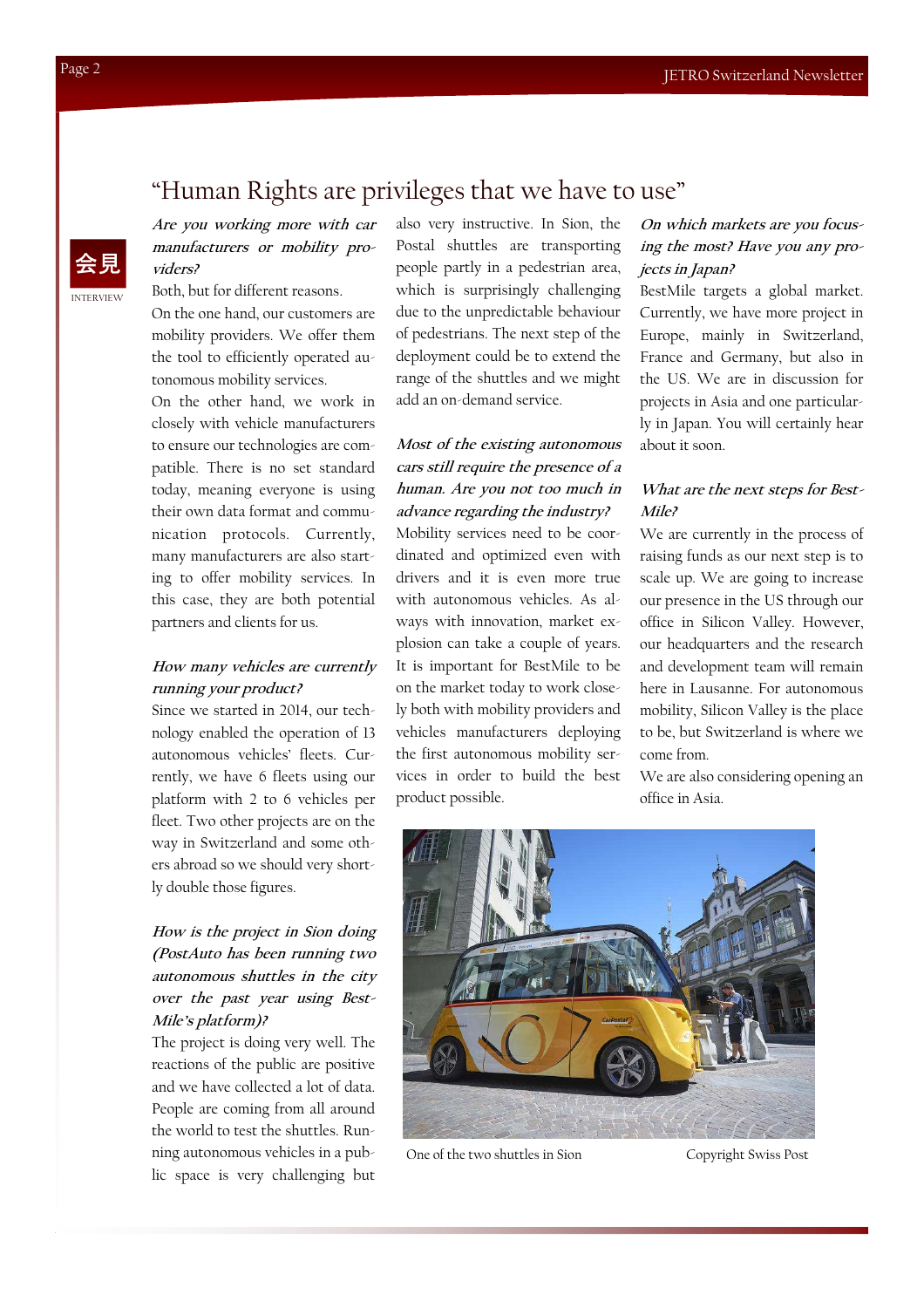### Tourism is booming in Japan

According to the Japan National Tourism Organization, the number of tourists visiting Japan is strongly increasing. During the first half year (January-June), the number of tourists reached a record high level of 13.76 million (17.4% increase compared to the same period last year). During this period, most of the tourists came from South Korea, China Taiwan and Hong Kong. South Korean represented almost one quarter of the foreign tourists (3.4 million) and the figures are rapidly growing (+42.5%).

While Asian tourists remain by far the most numerous, European ones tend to spend more in average during their holidays in Japan. From April to June, Britons spend in average CHF 2,204 and Italians CHF 2,045. Unlike the previous year, Chinese reached only the third position with CHF 1'979. From January

to May, more than 11 million tourists visited Japan (+17.3%). European tourists (including Switzerland) represented 5.5% of the total and Swiss tourists 0.2%.





Source: Japan National Tourism Organization / From January to May

# Start-ups in Switzerland: what could be improved?

Our interview with BestMile was the perfect occasion to get the point of view of a Start-up about innovation in Switzerland and what could be improved.

#### **The number of start-ups in Switzerland is impressively high regarding to the size of the country. How would you explain it?**

Switzerland is a very innovative country. We have in a small space several universities among the best in the world, big companies and a very dynamic economy. The Swiss system makes it easy for talented people to meet the right companies.

I could also add that for us, the Swiss market is very interesting. Switzerland has a strong reputation for transports. The market is interested in innovation and when we go abroad, people associate Switzerland with efficiency and quality, which is of course very good for us.

#### **What could be improved to make Switzerland even more attractive for start-ups?**

One thing that could be improved is investments. In Switzerland, so as in Europe, we are more cautious when it comes to investments. Swiss investors are sometimes reluctant to invest too much in early -stage start-ups, whereas in the US, for example, it is part of the investors' culture. In the US, startups can sometimes raise twice more funds than what they could raise in Europe. The paradox is that we have a lot of investors looking for interesting opportunities and a lot of small companies looking for investors, it is just sometimes difficult for them to be aligned.

Also, it can be challenging to hire people from outside Switzerland or Europe and it can impact startups' development.